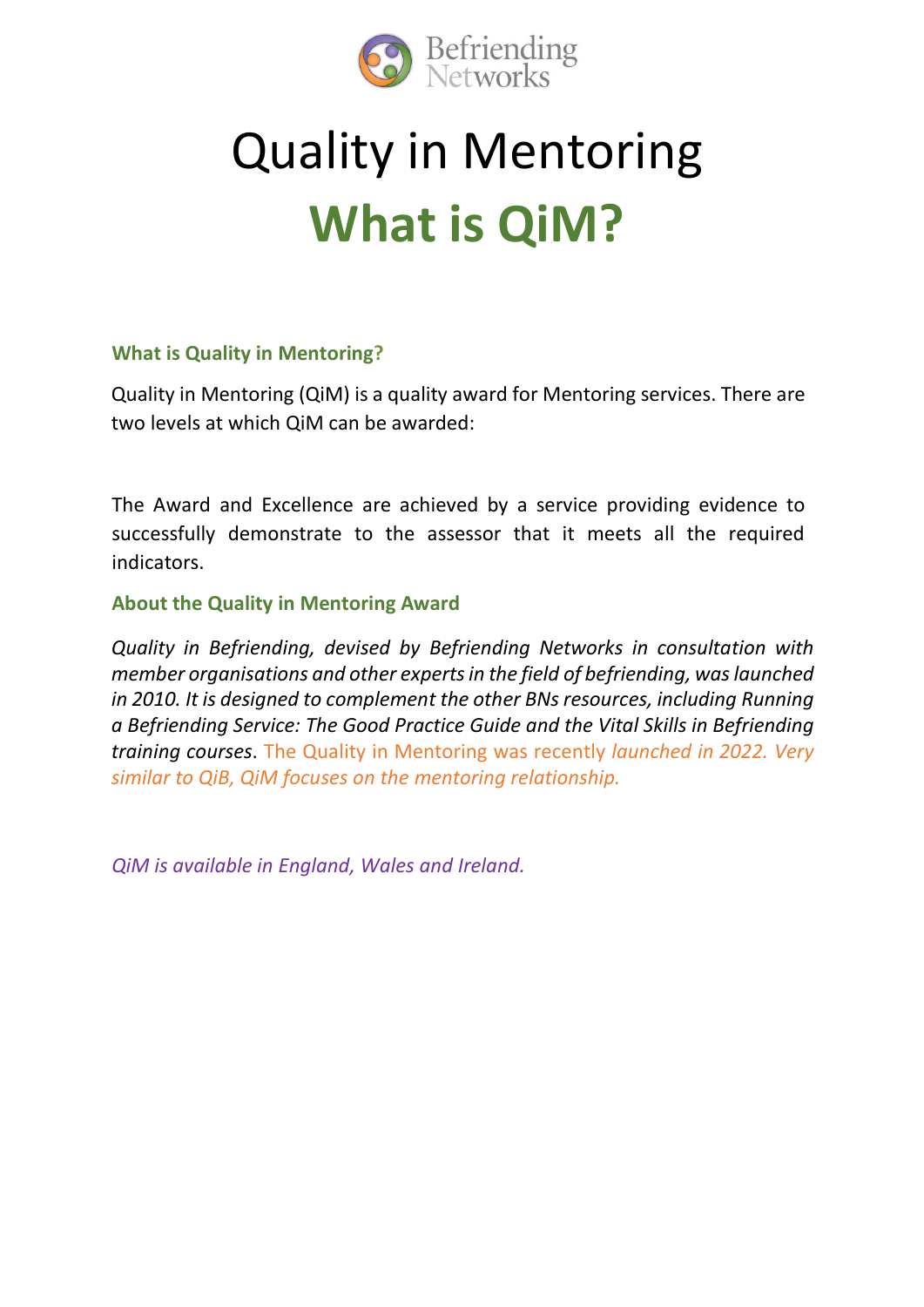# **What is QiM?**

#### **Benefits for services**

- Increase the confidence of potential referrers, Mentees and Mentors as well as funders, commissioners and other stakeholders.
- Review and reflect upon all aspects of the services you manage.
- Receive a 'health check' and suggestions on how you can continue to develop the quality of your service.
- Achieve a certificate and gain use of the QiM logo.
- **A full year free membership of Befriending Networks**

## **What QiM Requires**

The QIM assessment covers the following practice areas;

- **The service**
- **Policies and Procedures**
- **Staff Management**
- **Monitoring and Evaluation**
- **Mentee Journey**
- **Mentor Journey**
- **Matching and Ending**

Each practice area is assessed against a series of indicators, which need to be evidenced through documents, policies, interviews and case studies. All **61** indicators must be met to achieve the QiM Award, and a further set of **23** indicators must be met to achieve QiM Excellence.

Services have up to **6 months** to complete the evidencing process.

The sections **The Service, Policies and Procedures, Staff Management, and monitoring and evaluation** are evidenced using an **online platform (38 indicators).**

**The Mentee and Mentor Journeys and the section on matching and ending** are completed through **a site or remote visit and interviews (23 indicators)**.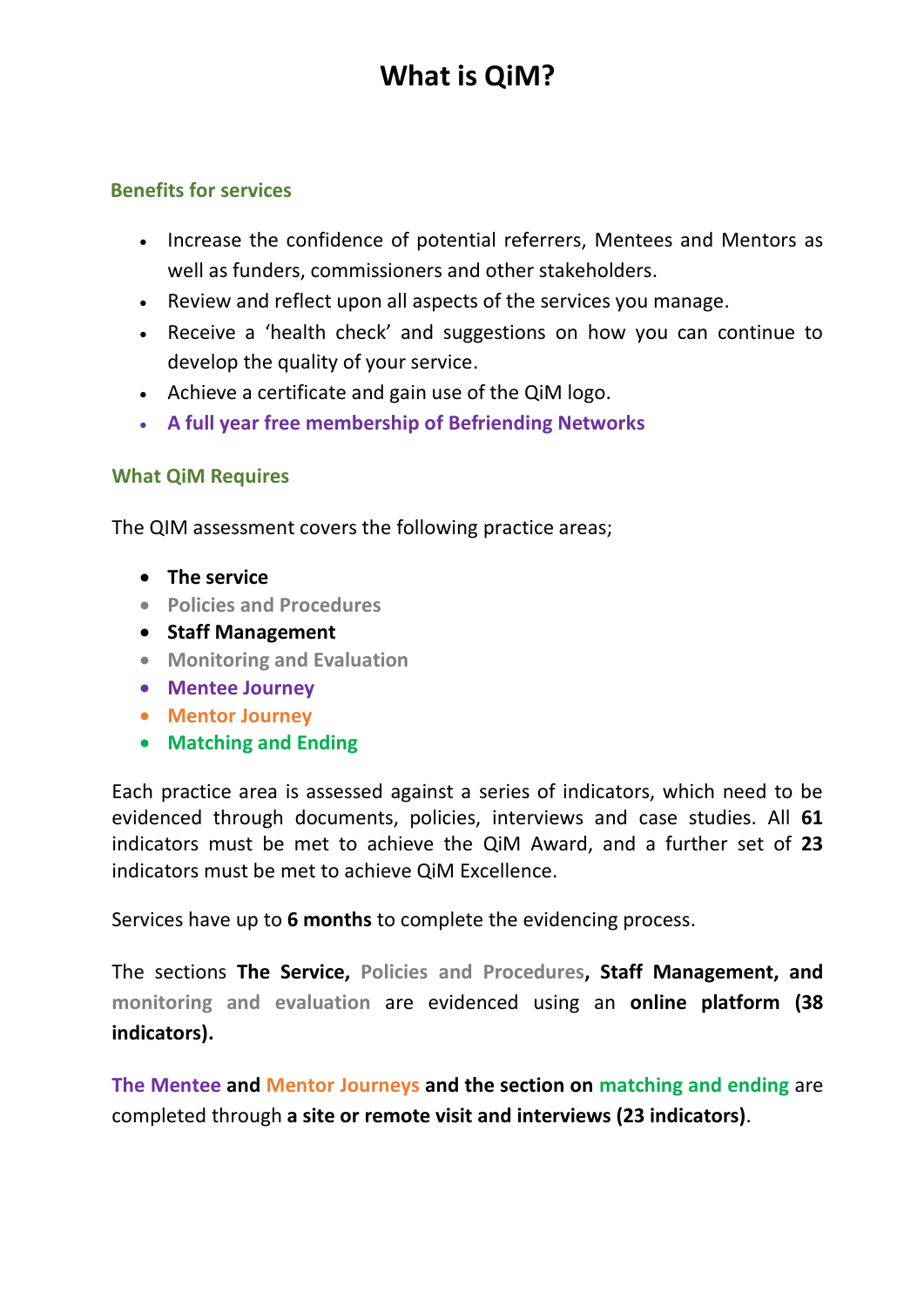# **What is QiM?**

- A site/remote visit to provide evidence for the remaining 29 indicators. *It is helpful for evidence to be prepared for the site/remote visit.*
- Arranged telephone/online/face to face interviews with service-nominated **Mentors** (normally 2) to discuss their experience and aspects of their role – and normally lasts no more than 20 minutes. *Evidence is gathered through the interviews; no documents are required.*
- Arranged telephone/online/face to face interviews with service-nominated **Mentees** (normally 2) to discuss their experience and understanding of the service – and normally lasts no more than 20 minutes. *Evidence is gathered through the interviews; no documents are required.*
- Arranged telephone/online/face to face interviews with a staff member to discuss their experience and aspects of their role – and normally lasts no more than 30 minutes. *Evidence is gathered through the interviews; no documents are required.*
- 1 case study demonstrating a **Mentee journey**
- 1 case study demonstrating a **Mentor Journey**

**For more details including the full indicator list, please see the QiM application guide and indicator list**

Services are supported throughout by their named assessor.

## **You are eligible if your service…**

- Works with vulnerable or isolated people.
- Has Mentors who work in a primarily **Mentoring role** (i.e. not primarily as advocates, carers, advisors, personal assistants, shoppers, counsellors, DIY helpers, etc.).
- Has completed at least one full cycle of work before registering (i.e. referrals and assessments, recruitment, training and matching of volunteer Mentors, providing support to both parties, reviewing matches and have considered how to manage endings if not yet experienced any).
- Has funding in place to continue for at least the next 12 months or has submitted funding applications to enable this to happen.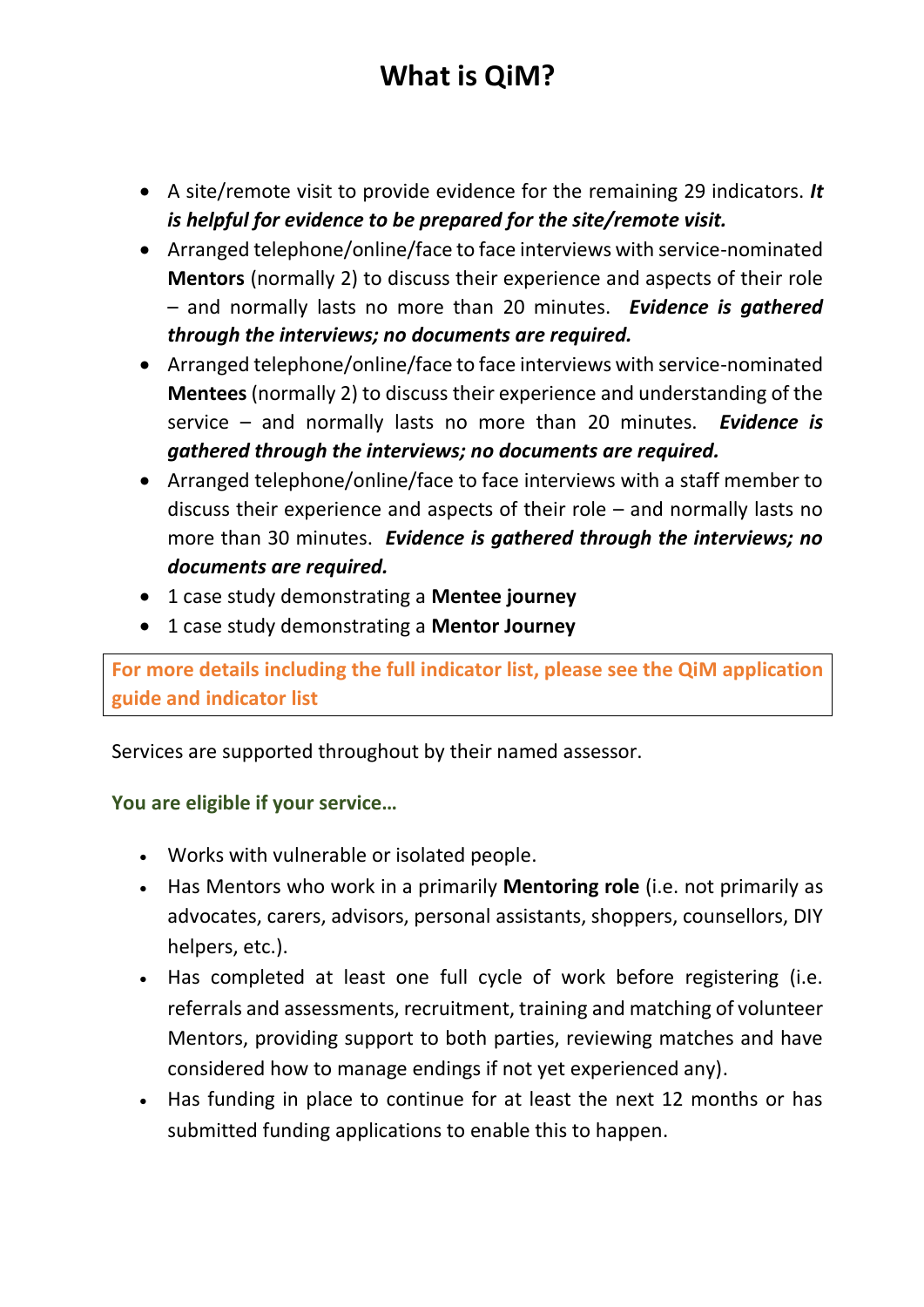• **Is a member of Befriending Networks and will remain so throughout the 3 year award period.**

Any services which don't meet these criteria but would still like to work on developing the quality of their delivery should contact Befriending Networks to discuss what other options are available. Contact Angus Maclean, Quality Officer, email: [angus@befriending.co.uk](mailto:angus@befriending.co.uk)

#### **Costs**

| Organisation<br>size | Annual<br>organisation<br>turnover | To pay for $\vert$ To<br>registration | for<br>pay<br>assessment | <b>Total cost</b> |
|----------------------|------------------------------------|---------------------------------------|--------------------------|-------------------|
|                      |                                    |                                       |                          |                   |
| Small                | $<$ 100 $K$                        | £200                                  | £300                     | £500              |
|                      |                                    |                                       |                          |                   |
| Medium 1             | $<$ 350 $K$                        | £200                                  | £550                     | £750              |
| Medium 2             | $<$ 750 $k$                        | £200                                  | £650                     | £850              |
| Large                | 751K+                              | £200                                  | £750                     | £950              |

For information about multiple service fees (i.e. for organisations that wish to apply for QiM for more than one service), please contact Befriending Networks.

**As part of your application to QIM you will receive a complementary one year's membership. If you are applying to become members as part of your QiM application, your first year's membership fee will be £0 but to retain your QiM award for years 2 and 3, normal membership fees will apply.**